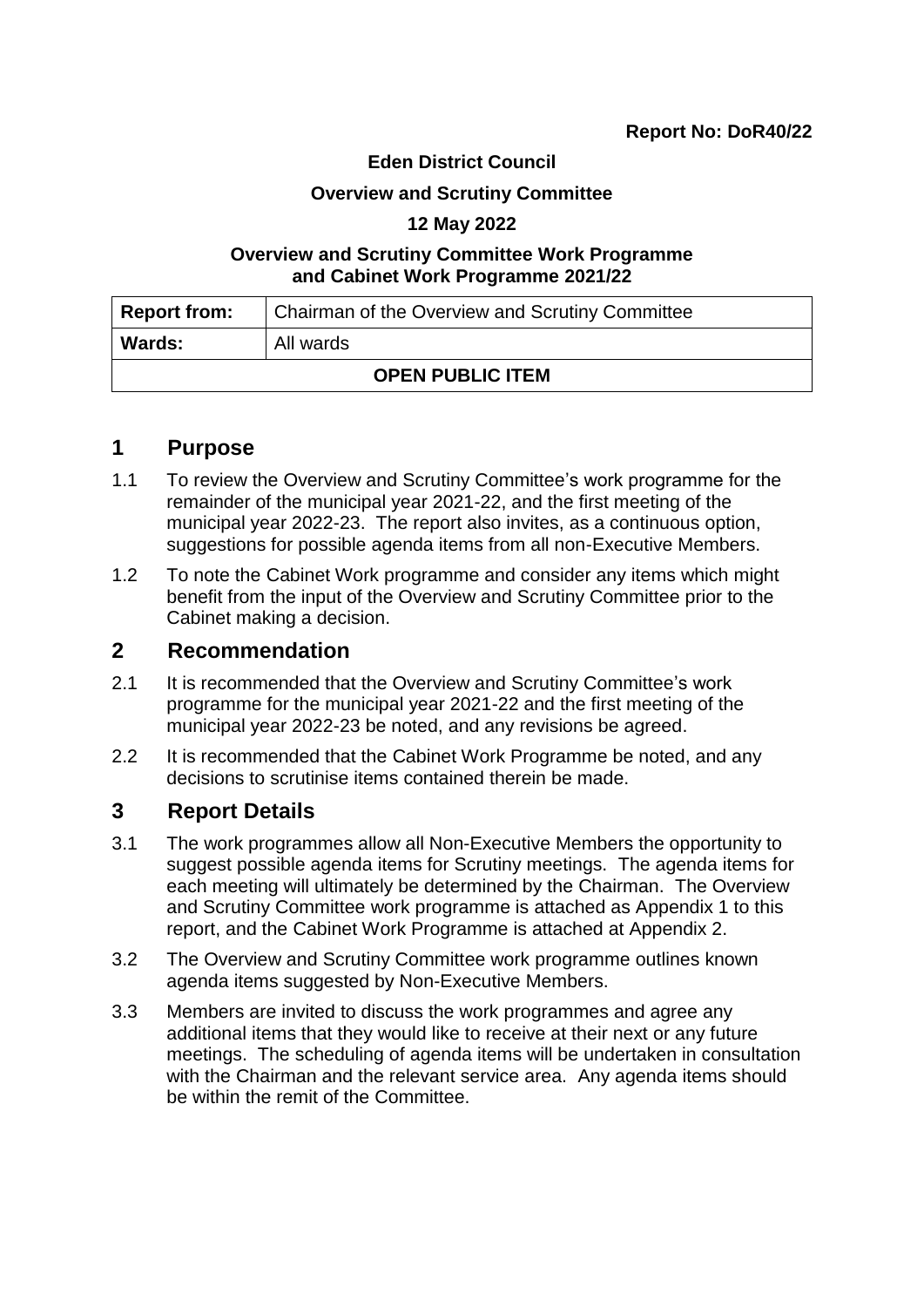# **4 Policy Framework**

- 4.1 The Council has four corporate priorities which are:
	- Sustainable:
	- Healthy, safe and secure;
	- Connected: and
	- **Creative**
- 4.2 This report meets the Sustainable corporate policy by ensuring that the Council has good governance arrangements in place and is operating in an open and transparent way, with Members who are kept informed and motivated.

# **5 Consultation**

5.1 Consultation will be undertaken with members of the Overview and Scrutiny Committee. Any non-Executive member is able to add topics to the work programme at any time during the Municipal year.

## **6 Implications**

### **6.1 Financial and Resources**

- 6.1.1 Any decision to reduce or increase resources or alternatively increase income must be made within the context of the Council's stated priorities, as set out in its Council Plan 2019-2023 as agreed at Council on 7 November 2019.
- 6.1.2 There are no proposals in this report that would reduce or increase resources.

### **6.2 Legal**

6.2.1 Scrutiny committees are not decision making bodies. Any recommendations that this committee makes will need to be considered by the appropriate Member decision making body. It is recognised that Scrutiny provides a valuable contribution to strong corporate governance.

### **6.3 Human Resources**

6.3.1 There are no human resources implications associated with this report.

### **6.4 Statutory Considerations**

| <b>Consideration:</b>                                  | Details of any implications and proposed<br>measures to address: |
|--------------------------------------------------------|------------------------------------------------------------------|
| <b>Equality and Diversity</b>                          | None arising from this report                                    |
| Health, Social<br>Environmental and<br>Economic Impact | None arising from this report                                    |
| <b>Crime and Disorder</b>                              | None arising from this report                                    |
| Children and<br>Safeguarding                           | None arising from this report                                    |